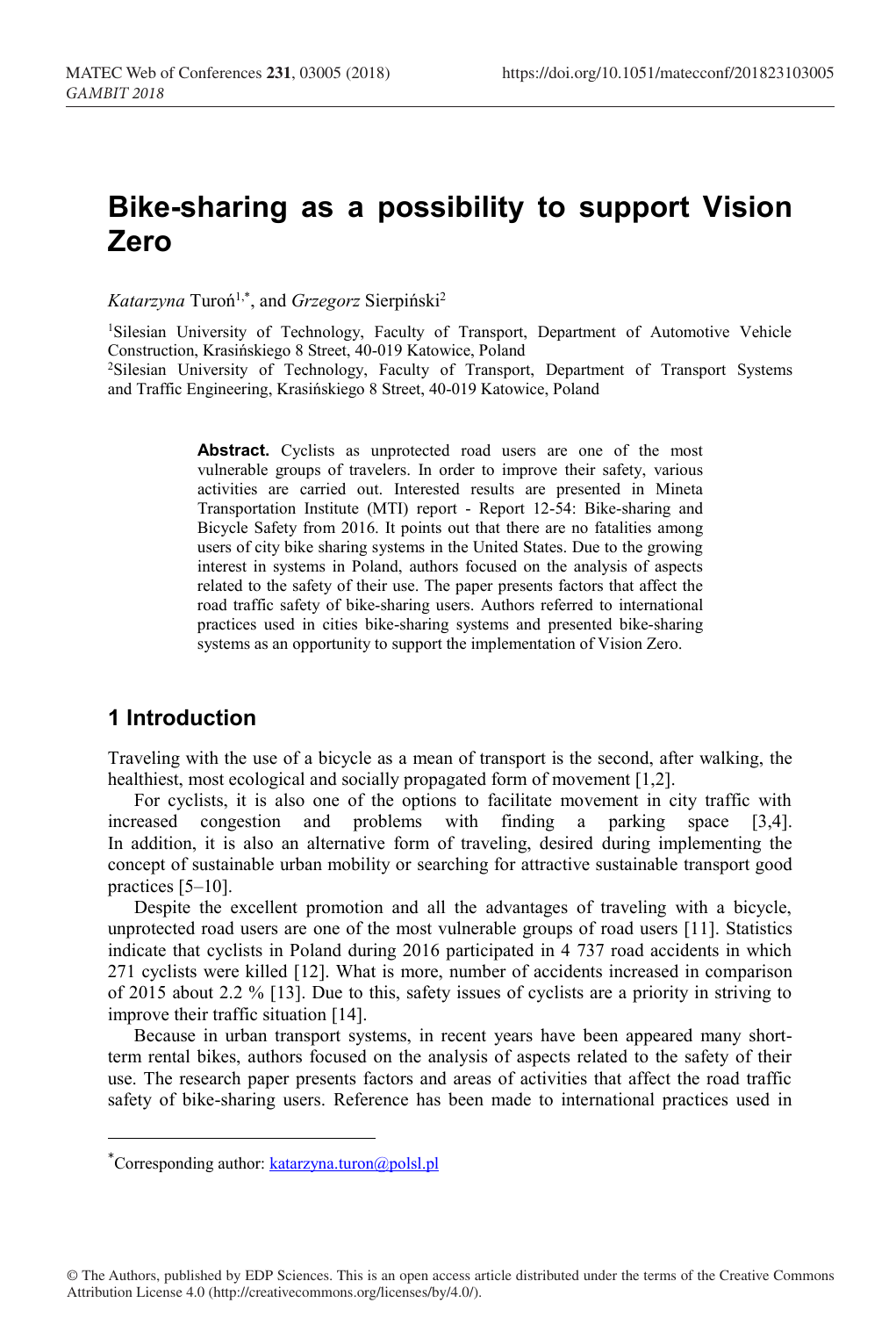cities bike-sharing systems. On the other hand, bike-sharing systems were presented as an opportunity to support the implementation of Vision Zero. The examples presented in this paper can be used as a guide during the implementation of new bike-sharing systems.

## **2 Bike-sharing systems**

Bike-sharing are services that operate in urban transport systems. Their operation allows to rent a bicycle for a short period of time. To rent a bike it is enough to register in a given system and often pay the required deposit [15]. The vehicle rental process usually takes place via a mobile application or via the website of the operator functioning in the selected city [15]. The fees for a ride are charged automatically after the rental from the user account that was given during registration [15].

Over the years, the concept of bike-sharing has been improved with the use of newly available information technologies. Due to this, there are various forms of bicycle pickup including e.g. using a magnetic card scanner, scanning a QR code or entering the code displayed in the application. There are also various forms of leaving the bike in the city - a classic form using a docking station or a form without a station (dockless bike-sharing).

It is currently said that the systems available in most cities are  $4<sup>th</sup>$  or  $5<sup>th</sup>$  generation systems [16–18]. This means that access to bicycles is possible via a mobile application, and it is also possible to monitor the availability and location of bikes in real time, and the systems themselves are often integrated thanks to the ITS traffic management technologies - 4th generation [17]. On the other hand, the most innovative 5th generation on the market makes it possible to leave bicycles anywhere in the city - so-called. non-contact systems [18]. Such a generation is also a tool that uses the opportunities offered by big data management [18].

#### **3 Bike-sharing in the context of safety**

It is very difficult to show the causal relationship between bike-sharing and vision zero in its pure form. However, it is important to try reduce number of accidents and facilities for each kind of mean of transport. Even small step in this process can support the final result of changes in transport safety – vision zero. Below, in the section, selected aspects of traffic safety in relation to biking were described. Some of them can be implement also in private bikes, but mostly are specific only for bike-sharing systems.

Based on the MTI report (Mineta Transportation Institute) in MTI Report 12-54: Bikesharing and Bicycle Safety, where it is mentioned that from 2010 to 2016 in the United States no fatalities were recorded among users of bike-sharing [19]; and also on the publications dedicated to the analysis of traffic safety data of bike-sharing systems [20] [21], describing the equipment of the systems [15,22] and on the authors' own experiences, were distinguished areas and specific factors according to which bike-sharing affects the safety of cyclists.

The first area is the construction of bicycles used for bike-sharing. The analysis used in world bicycle systems indicates that the rental bikes are heavier than classic ones [19]. In addition, the bikes are equipped with a thicker frame [19]. Thanks to these features, they become more stable and durable. Bicycles from bike-sharing are also equipped with specially designed gearboxes, which encourage users to slow down. It should also be mentioned that bicycles have a special type of tires [23]. These tires are wider, their surface provides less slip. In addition, it should be mentioned that the tires are more durable and better suited to riding in difficult urban conditions. Therefore for cycling on curbs, holes in the roadway, pavements in poor condition or tram tracks [24,25]. Suitable tires provide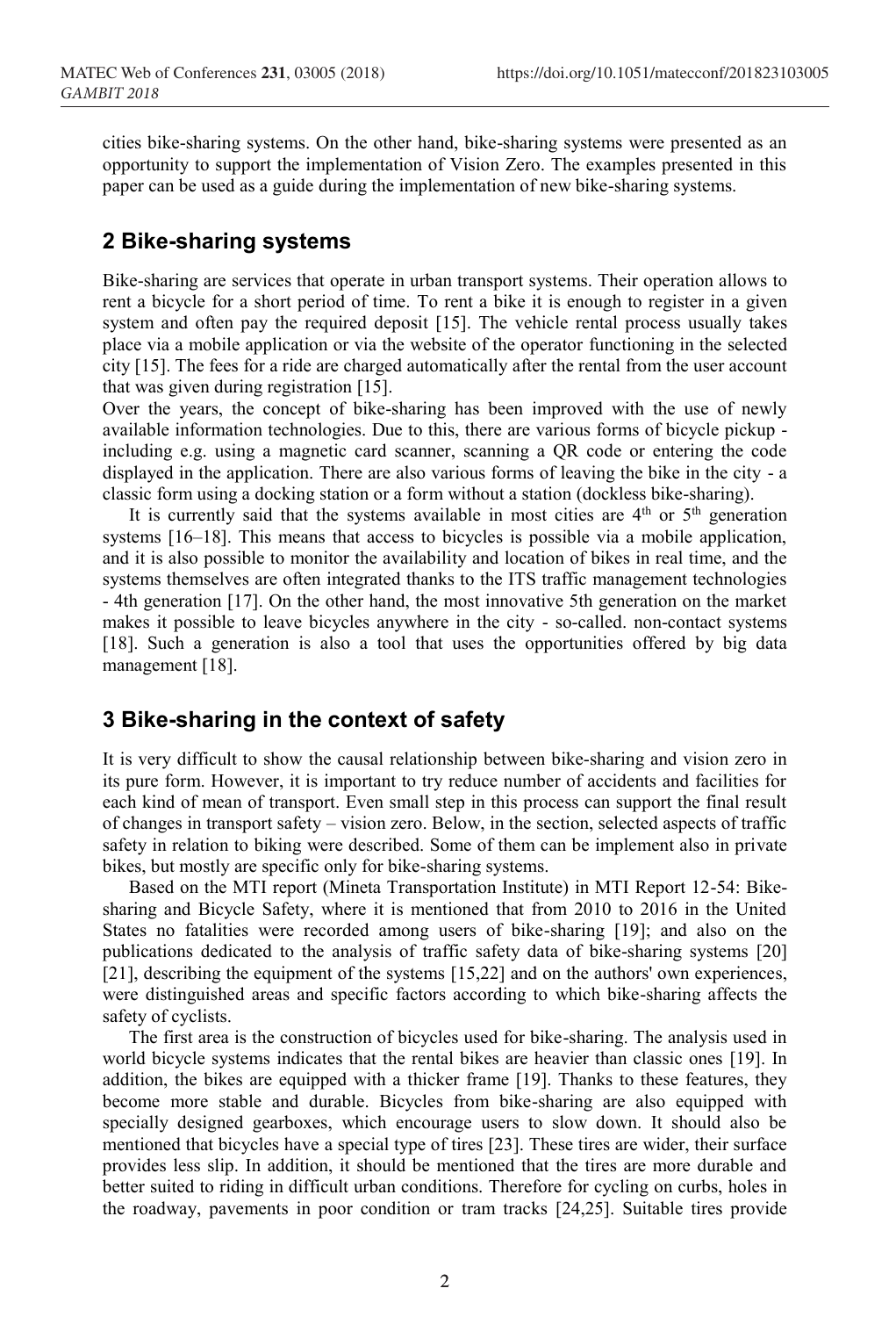better contact with the ground, improve traction and riding safety, e.g. during rain.

Another of the design features is the provision of many bikes from bike-sharing rentals with lights that allow their increased visibility while cycling [19].

An additional element can also be bicycles shifter's containing information that will improve safety, e.g. information about the need to turn on the lights or a reminder to wear a helmet [19].

Another of the areas that improve the safety of bike-sharing is the use of additional equipment which can be a bicycle helmet. In the world there are operators who require their users to move in helmets [26]. For this purpose, additional boxes for helmet rental are placed next to the docking station for bicycles.

The appearance of bicycles is another of the areas supporting safety. Many operators try to make their bikes have bright colors, thanks to which the visibility of cyclists on the road is improved. An example of a yellow bicycle operator's fleet in Shanghai in China is shown in Figure 1.



**Fig. 1.** Example of yellow bicycles , more visible to road users, in bike-sharing service, Shanghai, China (Source: author's own collaboration).

In addition, in order to increase the visibility of bike-sharing bikes at night or in cloudy weather, operators decide to place fluorescent elements on bicycles or cover the bike's construction with fluorescent paint. An example of a bike coming from bike-sharing and its visibility at dusk is presented in Figure 2.



**Fig. 2.** Example of bike-sharing bike with fluorescent elements for better visibility after the onset of darkness, Shanghai, China (Source: author's own collaboration)

The next of the areas affecting the safety of bike-sharing users includes the use of bicycle systems. In many cases, the use of the system involves the payment of an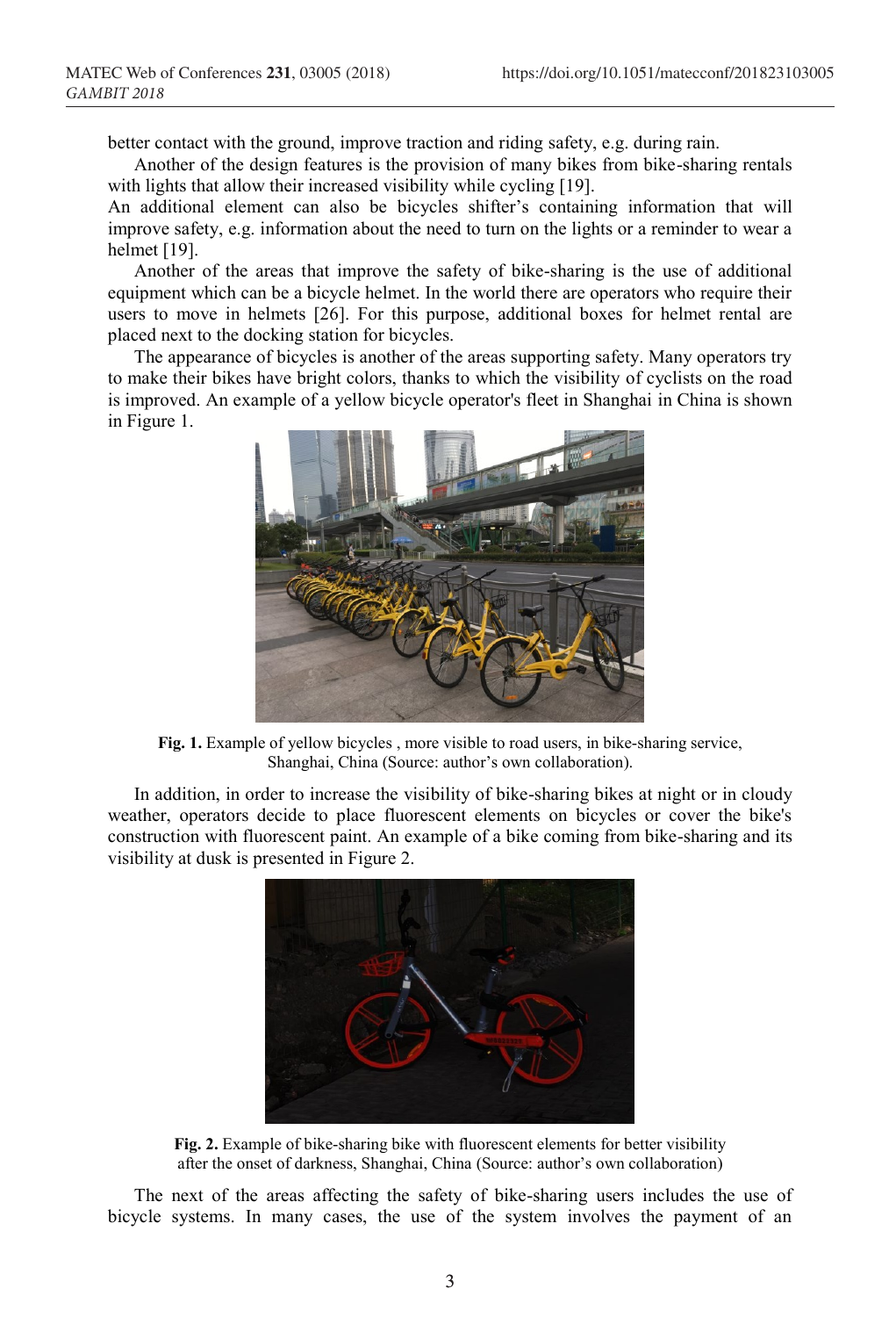appropriate deposit for the bike used. Research shows that this type of activity increases the alertness and attentiveness of users when using bike-sharing systems [19].

Cycling locations can also be improved by the location of the docking stations. These places are usually found in limited speed zones and where there are many pedestrians. Then, the cyclists themselves must be more careful when moving. Also more bikes from bike-sharing on the road affect the more cautious behavior of drivers and accustom them to situations where they are not alone on the road [19]. It should also be mentioned here that cyclists using bike-sharing systems are usually less experienced than individual cyclists who use bicycles each day, so they behave more carefully and drive more slowly [20].

It is also worth mentioning that the development of bike-sharing contributes to increasing the investment of cities in cycling infrastructure, e.g. bike routes, bike paths, cycle tracks at roundabouts, bike lanes, which also contributes to improving road safety [27,28].

In addition, it is also worth paying attention to other factors related to the safety of bikesharing, such as system operators organizing all actions promoting careful riding.

The list of aspects together with detailed factors influencing the particular area of bikesharing safety is presented in Table 1.

| <b>Aspect that</b><br>affects safety                              | <b>Characterization of factors</b>                                                                                                                                                                                                                                                                                                                                                                                                                                                                                                                                                                                       |
|-------------------------------------------------------------------|--------------------------------------------------------------------------------------------------------------------------------------------------------------------------------------------------------------------------------------------------------------------------------------------------------------------------------------------------------------------------------------------------------------------------------------------------------------------------------------------------------------------------------------------------------------------------------------------------------------------------|
| Construction of<br>bicycles<br>to bike-sharing                    | bikes are heavier than classic,<br>bikes got thicker frames than classic,<br>bikes got stable and more durable construction,<br>bikes have gearboxes designed in such a way to drive them slower,<br>bikes got wider, anti-slip tires adapted to bumpy roads, curbs and tram lines,<br>special tires construction provide better surface traction,<br>many of bikes got included light and reflectors for increased visibility,<br>some bicycle operators, information appears to improve safety, for example<br>information on the need to turn on the lights or a reminder to wear a helmet<br>on the bicycle's grips, |
| Additional<br>equipment                                           | some operators provide helmets to the users of their systems, ensuring their<br>head protection,                                                                                                                                                                                                                                                                                                                                                                                                                                                                                                                         |
| Bike appearance                                                   | bike-sharing bikes usually have bright- fluorescent colours of frames and<br>elements to improve visibility road users,                                                                                                                                                                                                                                                                                                                                                                                                                                                                                                  |
| System usage                                                      | registering for the system requires payment of the deposit, which is why<br>$\overline{\phantom{a}}$<br>cyclists are more attentive while riding,                                                                                                                                                                                                                                                                                                                                                                                                                                                                        |
| Location of<br>docking stations                                   | the location of docking stations is usually in zones where there is a reduced<br>speed and more pedestrians which results in greater mindfulness of cyclists,                                                                                                                                                                                                                                                                                                                                                                                                                                                            |
| The impact of<br>bike-sharing on<br>the urban<br>transport system | more bikes on the road, thanks to the fact that they are made available by<br>rental companies, increase the mindfulness of drivers and require them to<br>adapt to the fact that they are not on their way,<br>with the increasing popularity of renting bicycles in cities, there is more and<br>more cycling infrastructure,<br>cyclists using public bikes are usually less experienced, and therefore more<br>cautious, they are going more carefully and slowly,                                                                                                                                                   |
| Safety promotion                                                  | often, the implementation of systems involves actions that promote safe<br>$\overline{\phantom{0}}$<br>road behavior while sharing it with pedestrians and cars.                                                                                                                                                                                                                                                                                                                                                                                                                                                         |

**Table 1.** Aspects of bike-sharing safety along with detailed factors.

Source: author's own collaboration based on [15,16,19,20,26–30].

It should be mentioned that the bike-sharing solution as well as any new transport concept, apart from so many advantages presented in the text, also has disadvantages. The main disadvantage of every sharing system users may be the lack of experience that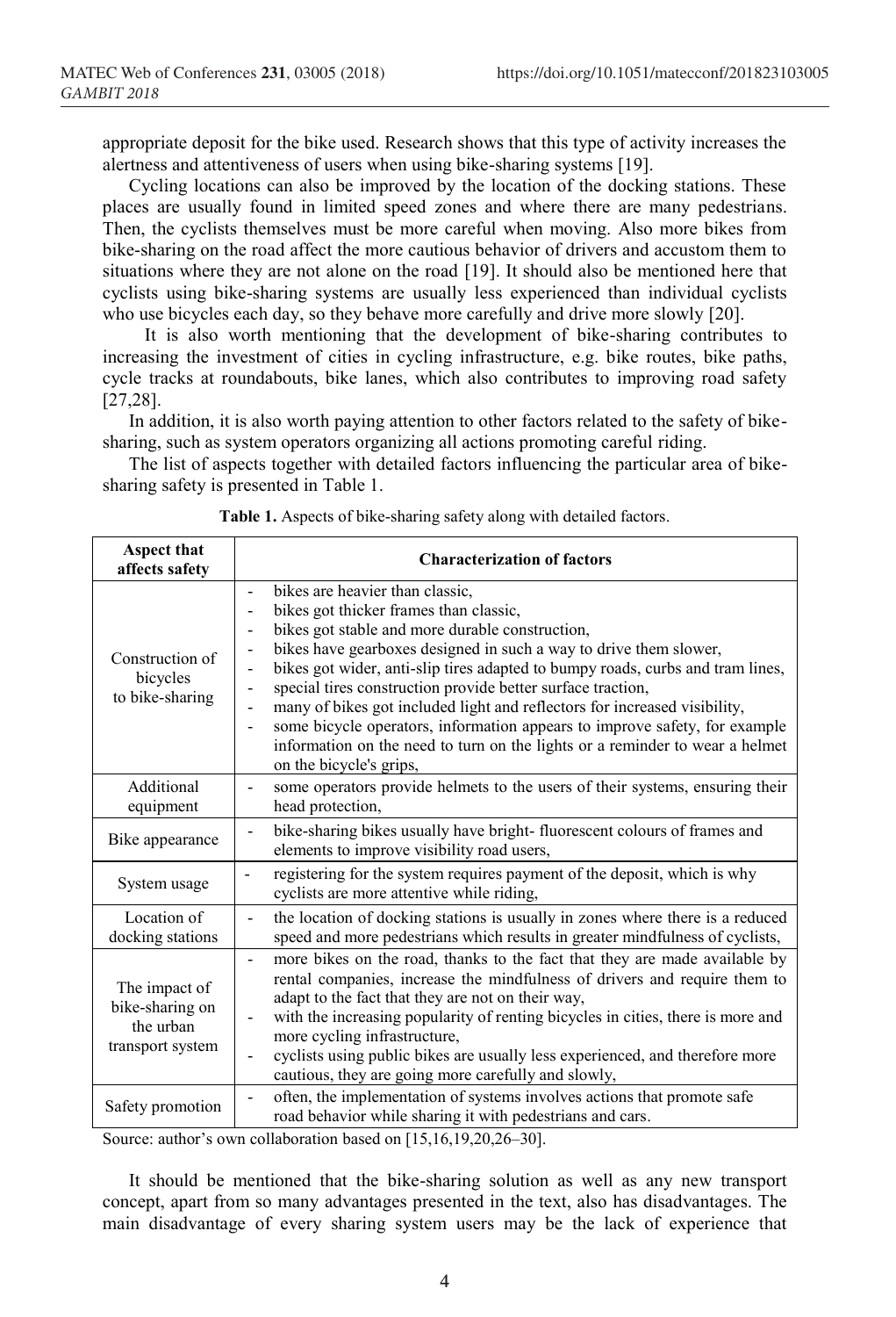individual users may have [29,30]. This may cause traffic hazards due to poor knowledge of regulations or just uncertain maneuvers. In addition, public bicycles are not personalized under each user individually, which can also cause a traffic hazard. It is also worth paying attention to the technical aspect. Due to the safety of users, it is worth checking the equipment of bicycles and their technical condition. Because many people use part of the "sharing" solutions, parts wear out, which can reduce safety while driving [31]. It is also worth paying attention to the technical aspect. Due to the safety of users, it is worth checking the equipment of bicycles and their technical condition. Because many people use part of the "sharing" solutions, parts wear out, which can reduce safety while driving. In addition, a significant disadvantage may also be the additional protection of bicycles because, as public goods, they may be subject to theft and the lack of some equipment may significantly affect the safety of system users as well as other road users.

## **5 Summary and further research**

The results of the research shown that the elements of bike-sharing systems could got the impact of improving the level of safety in urban transport systems, but to achieve a greater level of safety in bike-sharing systems, it is important to focus on security issues already at the design stage of systems and to motivate users to use the systems accordingly. The article shown that bike-sharing systems could be one of the possibilities to support the Vision Zero. The examples presented in this paper can be used as a guide during the implementation of new bike-sharing systems or during improving the existing systems safety level.

As further research Authors plans to make study about the visibility of bike-sharing bikes. It needs cooperation with some bike-sharing operators to test in real different colors of bikes.

### **References**

- 1. T. Götschi, J. Garrard, B. Giles-Corti, Cycling as a Part of Daily Life: A Review of Health Perspectives, Transp. Rev. **36** pp. 45–71 (2016). doi:10.1080/01441647.2015.1057877
- 2. R. Okraszewska, K. Nosal, G. Sierpiński, The role of the Polish universities in shaping a new mobility culture - assumptions, conditions, experience. Case study of Gdansk University of Technology, Cracow University of Technology and Silesian University of Technology, in: 7th Int. Conf. Educ. Res. Innov., pp. 2971–2979 (Seville, 2014)
- 3. E. Taniguchi, R.G. Thompson, T. Yamada, Recent Trends and Innovations in Modelling City Logistics, Procedia - Soc. Behav. Sci. **125** pp. 4–14 (2014). doi:10.1016/J.SBSPRO.2014.01.1451
- 4. K. Turoń, D. Golba, P. Czech, The analysis of progress CSR good practices areas in logistic companies based on reports " Responsible Business in Poland : good practices" in 2010-2014, Sci. J. Silesian Univ. Technol. Ser. Transp. 89 pp. 163-171 (2015). doi:10.20858/sjsutst.2015.89.17
- 5. R. Okraszewska, K. Grzelec, K. Jamroz, Developing a cycling subsystem as part of a sustainable mobility strategy: the case of Gdansk, Sci. J. Silesian Univ. Technol. Ser. Transp. **92** pp. 87–99 (2016). doi:10.20858/sjsutst.2016.92.9
- 6. G. Sierpiński, M. Staniek, I. Celiński, New methods for pro-ecological travel behaviour learning, in: 8th Int. Conf. Educ. Res. Innov., pp. 6926–6933 (IATED,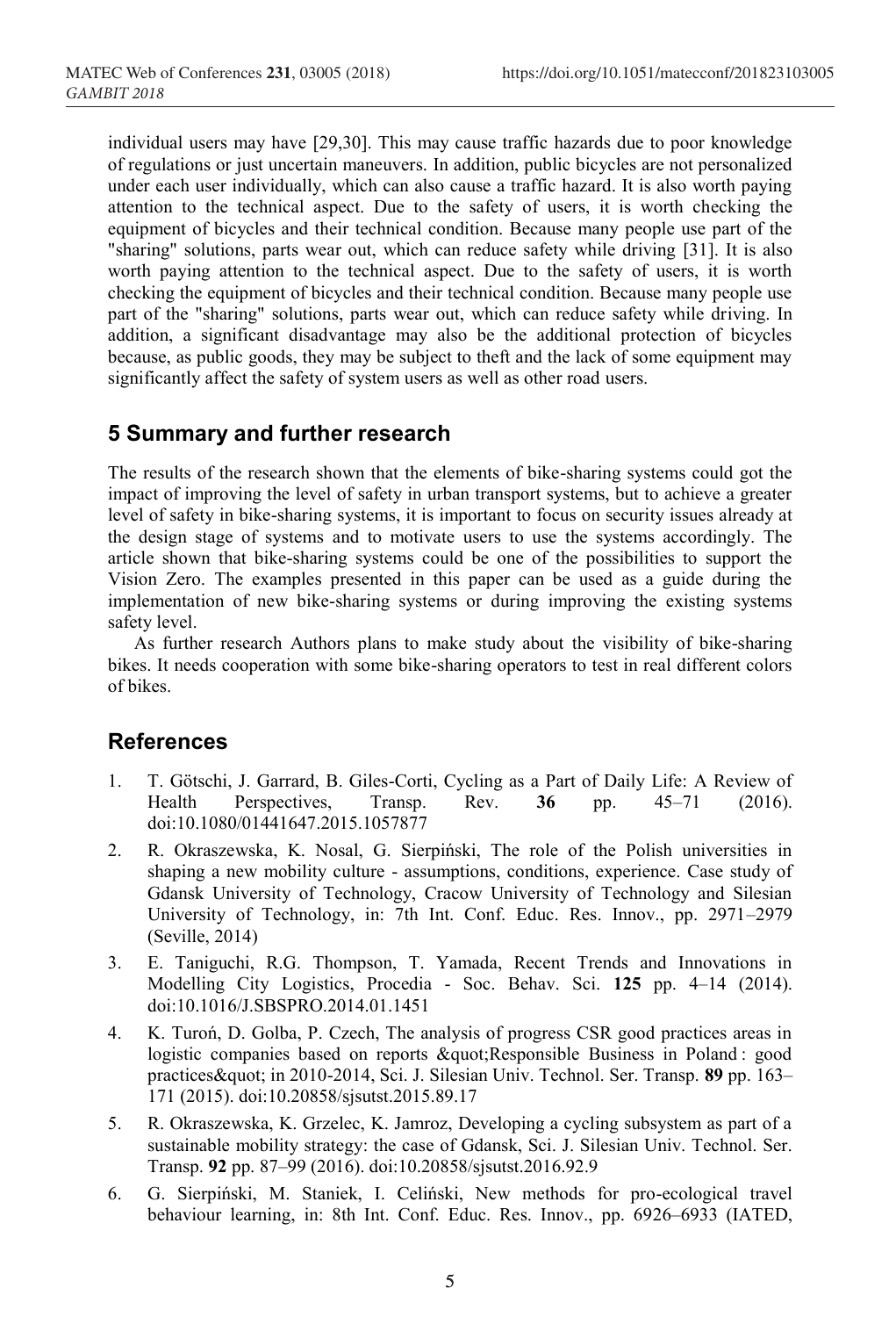Seville, 2015)

- 7. K. Turoń, G. Sierpiński, P. Czech, Mobility in the scope of sustainable development challenges for urban transport systems, Traffic Eng. **1** pp. 53–57 (2018)
- 8. M. Jacyna, M. Wasiak, K. Lewczuk, M. Kłodawski, Simulation model of transport system of Poland as a tool for developing sustainable transport, Arch. Transp. . **31** (2014). doi:10.5604/08669546.1146982
- 9. R. Okraszewska, A. Romanowska, M. Wołek, J. Oskarbski, K. Birr, K. Jamroz, R. Okraszewska, A. Romanowska, M. Wołek, J. Oskarbski, K. Birr, K. Jamroz, Integration of a Multilevel Transport System Model into Sustainable Urban Mobility Planning, Sustainability. **10** pp. 479 (2018). doi:10.3390/su10020479
- 10. I. Jacyna-Gołda, Decision-making model for supporting supply chain efficiency evaluation, Arch. Transp. **33** pp. 17–31 (2015). doi:10.5604/08669546.1160923
- 11. L. Kania, Niechronieni użytkownicy ruchu (piesi, rowerzyści), Inżynieria Ruchu Drog. **3** pp. 46–49 (2012)
- 12. Road accidents in Poland in 2016. Report of General Police Headquarters of Poland (Warsaw, 2017)
- 13. Road accidents in Poland in 2015. Report of General Police Headquarters of Poland (Warsaw, 2016)
- 14. E. Macioszek, D. Lach, Analysis of the results of General Traffic Measurements in the West Pomeranian voivodeship from 2005 to 2015, Sci. J. Silesian Univ. Technol. Ser. Transp. **97** pp. 93–104 (2017). doi:https://doi.org/10.20858/sjsutst.2017.97.9
- 15. P. Czech, K. Turoń, R. Urbańczyk, Bike-Sharing as an Element of Integrated Urban Transport System, in: Adv. Solut. Transp. Syst. Grow. Mobility. 14th Sci. Tech. Conf. "Transport Syst. Theory Pract. 2017". Sel. Pap. Ed. by Eds. Grzegorz Sierpiński, pp. 103–111 (Springer, Cham, 2018). doi:10.1007/978-3-319-62316-0\_8
- 16. S.A. Shaheen, S. Guzman, H. Zhang, Bikesharing in Europe, the Americas, and Asia, Transp. Res. Rec. J. Transp. Res. Board. **2143** pp. 159–167 (2010). doi:10.3141/2143- 20
- 17. T. Mátrai, J. Tóth, Comparative Assessment of Public Bike Sharing Systems, Transp. Res. Procedia. **14** pp. 2344–2351 (2016). doi:10.1016/J.TRPRO.2016.05.261
- 18. Nextbike, Bike Sharing, Five Generations Later: What's next?, in: 2017 Annu. P. Conf., (Brussels, 2017)
- 19. E. Martin, A. Cohen, J. Botha, S. Shaheen, MTI Report 12-54: Bikesharing and Bicycle Safety (Mineta Transportation Institute, 2016)
- 20. E. Fishman, P. Schepers, Global bike share: What the data tells us about road safety, J. Safety Res. **56** pp. 41–45 (2016). doi:10.1016/J.JSR.2015.11.007
- 21. A.C. Kristianssen, R. Andersson, M.-Å. Belin, P. Nilsen, Swedish Vision Zero policies for safety – A comparative policy content analysis, Saf. Sci. **103** pp. 260–269 (2018). doi:10.1016/J.SSCI.2017.11.005
- 22. R. Okraszewska, Technical and organizational challenges of development of Public-Use Bicycles (PUBs), Logistyka. **4** pp. 3111–3117 (2014)
- 23. The Guardian, The 8 best cycling innovations: from dockless bikes to solid tyres. Available at: https://www.theguardian.com/cities/2017/jun/17/10-best-cyclinginnovations-dockless-bikes-solid-tyres. Accessed: 2018-04-04, (2018)
- 24. K. Turoń, P. Czech, M. Juzek, The concept of a walkable city as an alternative form of urban mobility, Sci. J. Silesian Univ. Technol. Ser. Transp. **95** pp. 223–230 (2017). doi:https://doi.org/10.20858/sjsutst.2017.95.20